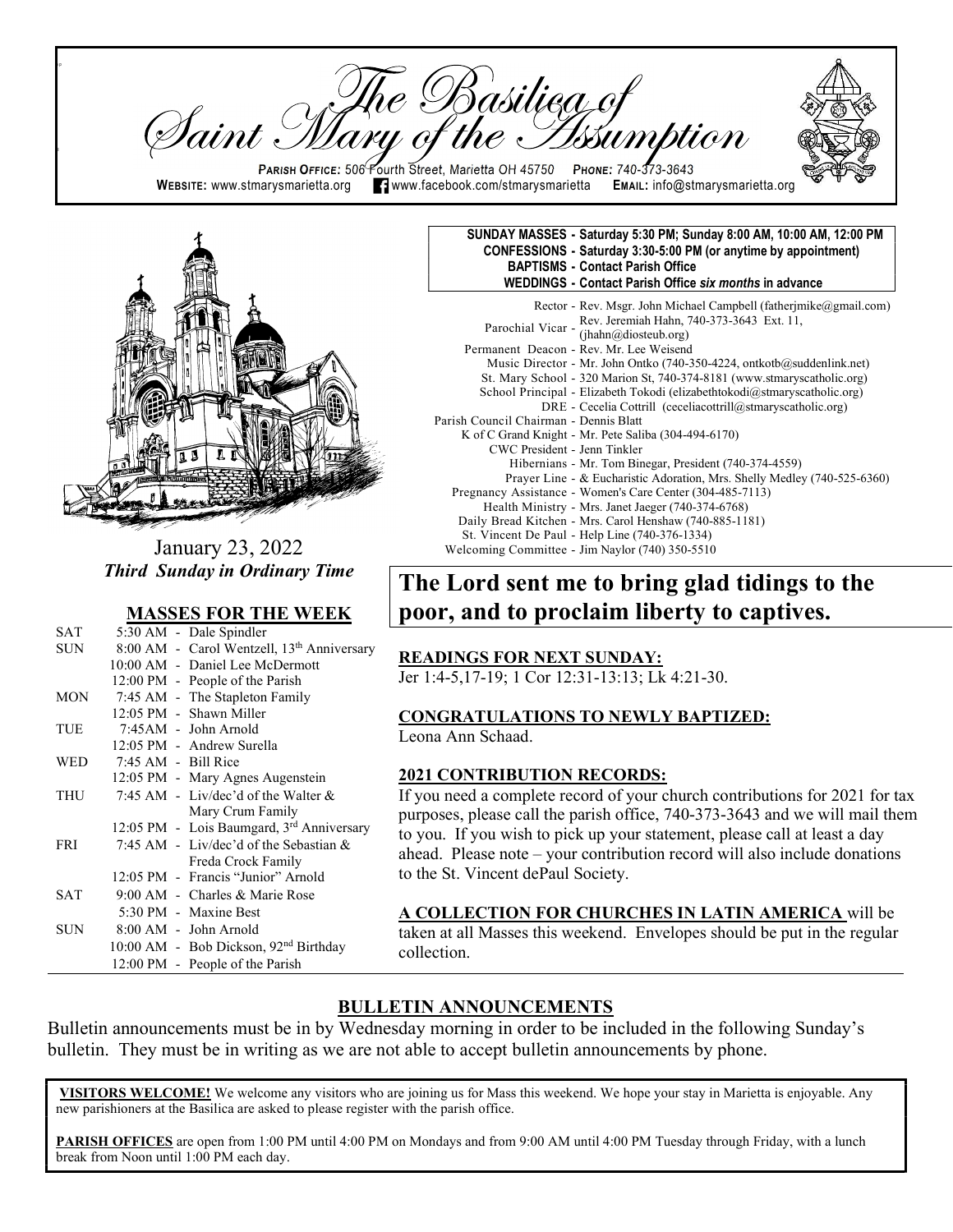## MEETINGS AND EVENTS

| <b>TODAY</b><br><b>MON</b> | 6:30 PM<br>$6:15 \text{ PM}$<br>$7:00 \text{ PM}$ | $\sim 100$<br>$\sim 100$<br>$\sim 100$ | Youth Group Meeting in the Social Hall.<br>Our Lady of Perpetual Help Devotions. See announcement.<br>RCIA in the Basilica Social Hall. |
|----------------------------|---------------------------------------------------|----------------------------------------|-----------------------------------------------------------------------------------------------------------------------------------------|
| <b>TUE</b><br><b>WED</b>   | $7:00$ PM<br>$8:20$ AM                            | $\sim 100$<br>$\sim$                   | K of C Activity Night. See Announcement.<br>7:00 PM – Eucharistic Adoration in the Chapel of the English Martyrs.                       |
| FRI                        | $6:00$ PM<br>8:20AM                               | $\blacksquare$                         | Basilica Book Club in the Social Hall. See announcement.<br>7:00 PM – Eucharistic Adoration in the Chapel of the English Martyrs.       |

## The Lord Will Never Be Outdone In Generosity!

| Total collection last weekend:  | \$15,336.00 |
|---------------------------------|-------------|
| Amount needed each week to meet |             |
| the Basilica budget:            | \$14,225.00 |
|                                 |             |

God bless those who support our Basilica Parish!

#### ONLINE GIVING

Online giving is available at the Basilica. For more information, please visit this website: http://www.stmarysmarietta.org and go to the left side of the web page. Click on the GIVE ON LINE button to see more information or to sign up.

## CWC QUILT RAFFLE

Catholic Woman's Club Outreach Ministry will be sponsoring a quilt raffle soon and is looking for donations of quilts. Proceeds from this raffle will go toward furthering our goal to raise \$6,000 to build a clean, safe water well in a village of an impoverished country. This well will provide clean water to 4,000 people. If you are able to provide a quilt, please contact Barb Ritchie at 740-538-4733.

## PRAY FOR THOSE IN THE MILITARY

Please pray for all of the men and women who are serving our country in the military. We especially pray for those from our own parish and friends and relatives of our parishioners.

#### THIS WEEKEND'S FLOWERS

This weekend the flowers for the altar are in honor of Debbie Lazorik and Denise Parman' birthday. If you would like to request flowers for a particular weekend, please call the parish office to reserve the date. You should contact the florist of your choice to arrange for delivery.

ST. MARY CATHOLIC SCHOOL NEWS Catholic Schools Week: St. Mary Catholic School will be celebrating Catholic Schools Week and Catholic Education January  $30<sup>th</sup>$  – February 5, 2022. Our celebrations will be low key due to restrictions, but we will honor students and staff with various activities throughout the week and say THANK YOU to the Parishioners of The Basilica for your continued support of St. Mary Catholic School. Open House: To kick off the week, we will have an appointment only Open House on Monday, January  $31<sup>st</sup>$  to kick off our registration process for the 2022-2023 Academic year. Appointments can be made by emailing Marketing Director, Mrs. Bradley at  $tammibradley@stmaryscatholic.org$  or by calling the school office at 740-374-8181and speaking to Mrs. Burkey to schedule. St. Mary Catholic School offers classes in Preschool 3, Preschool 4, and Prekindergarten through 8<sup>th</sup> Grade.

## K of C Free Throw Championship:

The Annual Knights of Columbus Free Throw Contest will be held at St. Mary School at 2:00 PM February  $6<sup>th</sup>$ . The competition is open to male and females ages 9-14 (age as of January  $1<sup>st</sup>$ ). Local winners will have the opportunity to compete at the Regional level. Contestants can only participate in one local K of C competition. Applications will be available the day of competition requiring a parent/guardian signature. Covid protocols will be followed for the safety of the children and attendees. Questions? Contact Vince Stollar at vstollar@suddenlink.net.

#### SCHEDULING MEETINGS AND EVENTS

Before scheduling a meeting or event in the Basilica Social Hall, Conference Room or using the Basilica kitchen, please contact the parish office to be sure the space is available. All meetings and events MUST be put in the Master Book in the Parish Office.